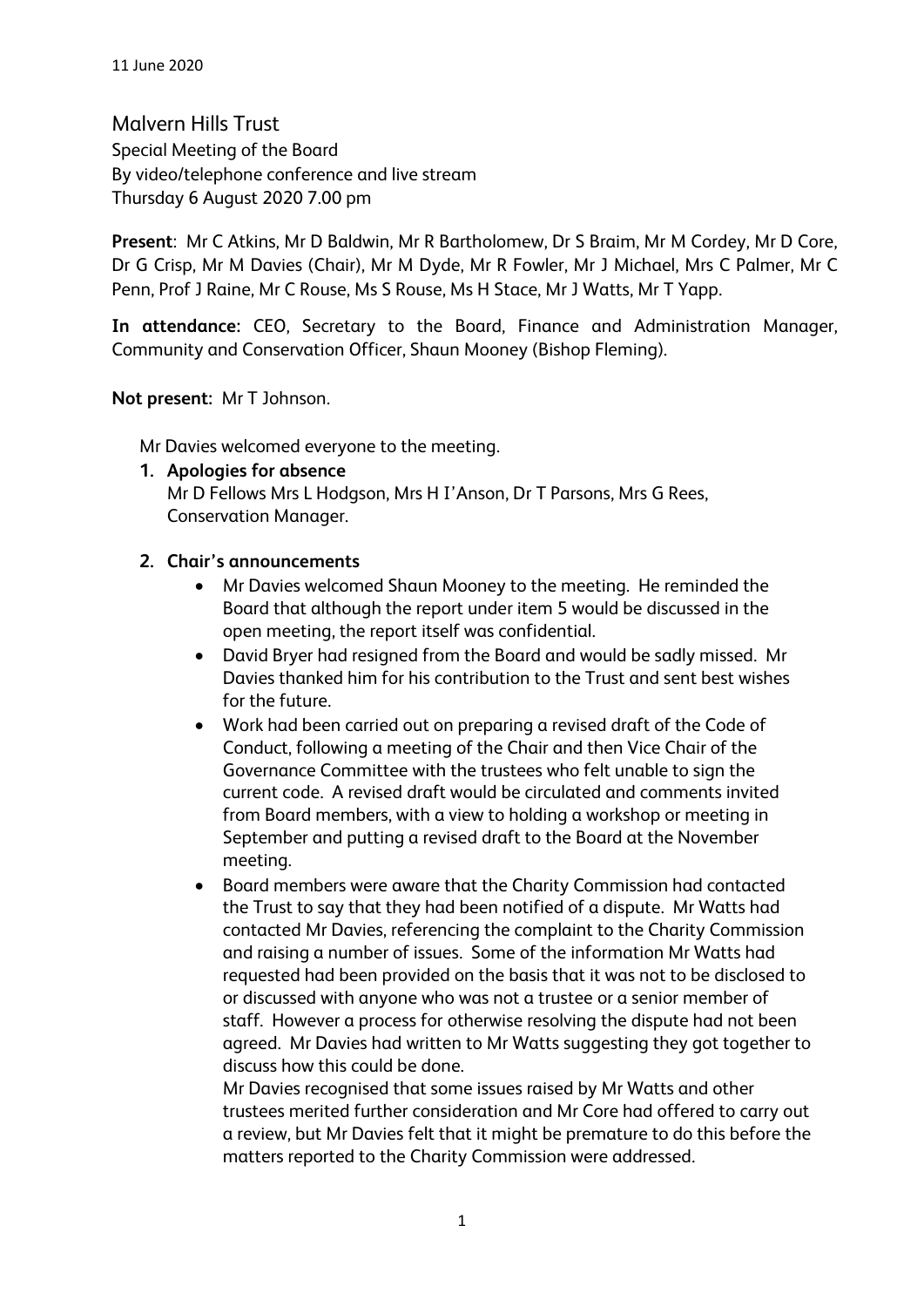Other trustees who wished to see the information given to Mr Watts or the correspondence between Mr Watts and the Chair were welcome to request copies, which would be provided on the same terms.

- The CEO was planning to hold a workshop on Tuesday 25 August to go through the Risk Management Schedule.
- There would be a workshop on the Land Management Plan on Thursday 5 November.

### **3. Declarations of interest**

Mr Atkins said that he lived in close proximity to Gullet Quarry.

### **4. Public Comments**

There were none

## **5. To confirm the Minutes of the Board meetings held on 11 June 2020**

Two trustees had notified the Secretary to the Board that they wished to put forward amendments to the minutes and details had been circulated to Board members before the meeting.

Mr Davies said that at the June Board meeting he had summarised the situation in relation to the Charity Commission and confidential information in a misleading way. He had implied that the Charity Commission had taken a position on trustees who had not signed the Code of Conduct, which it had not. The Charity Commission was clear that communications between the Commission and the Trust were confidential. It was also correct that some trustees had taken objection to the sentence in the Code of Conduct requiring them not to disclose certain information to third parties. He had made an error in conflating the two issues and wrongly attributing a position to the Charity Commission on which they had not been consulted.

Mr Fowler said he was saddened by the unfortunate misleading statement which was made by the Chair in relation to the Charity Commission taking a position on the signing of the Code of Conduct.

In response to a question about whether an E-mail had been marked confidential, the Secretary to the Board made it clear that a communication did not have to be so marked in order for it to be confidential and confirmed that the Charity Commission had made it clear that the correspondence between the Charity Commission and the Trust was confidential, and should not be disclosed to anyone who was not a trustee of MHT.

Ms Rouse commented that she felt critical comments which were repeatedly being made were unacceptable and the trustees were there to talk about important aspects of the Trust's management and not argue over the minutes.

Mr Watts said this illustrated that the problem was prejudging issues.

On the proposal of Ms Rouse, seconded by Mrs Palmer, it was **RESOLVED** (12 votes in favour, 3 against, 4 abstentions) to approve the minutes of the meetings held on 11 June 2020 as circulated.

## **6. Matters arising**

The CEO said visitor numbers continued to be higher than normal and this was reflected in the number of incidents with which the wardens had to deal. Since the last meeting, he had again met with the Fire Service, Police and District Council to discuss issues relating to the management of Gullet Quarry. Some of the fencing had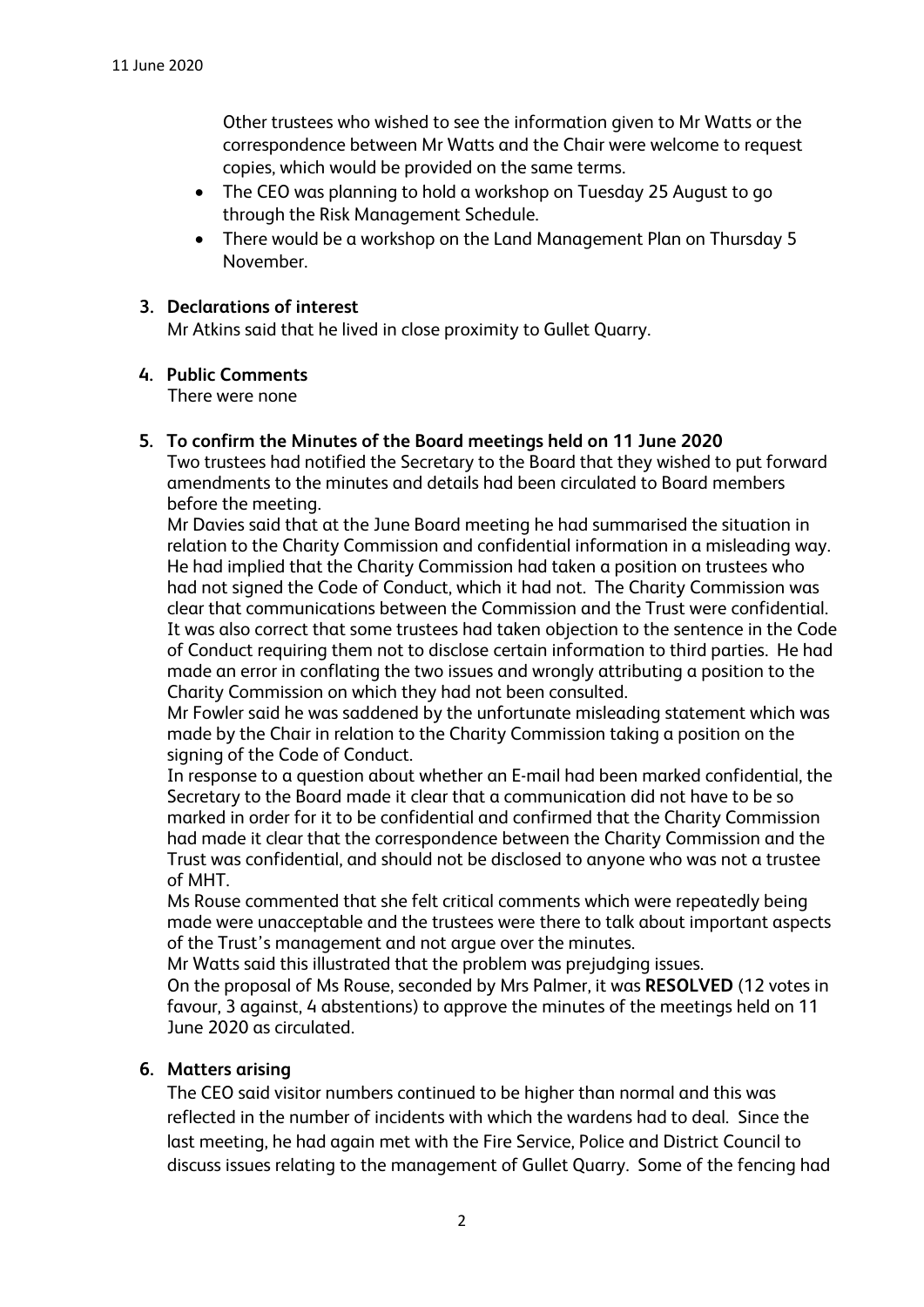been upgraded by the Trust and anti- climb paint had been used to make the site less accessible. The Environment Agency had agreed to the use of dye in the water, but there remained issues about the outflow from the quarry into an adjoining watercourse. Natural England had agreed to the installation of a replacement gate and a 6m length of fencing on the south side of the quarry. He had asked RoSPA to review their original report and the measures taken. The District Council had agreed to support the Trust in using the Single Justice Procedure to bring prosecutions under the byelaws. The CEO would prepare a paper for a future meeting on this process. Several ash dieback trees had been identified and further tree safety work would be carried out.

The invitation to tender for work to the sewage system at British Camp had been reissued but had resulted in only one tender. Staff shortages and Covid restrictions were reasons given for failing to tender. The CEO would re-issue the invitation to tender in the hope that things would improve.

A temporary warden had been taken on, but unfortunately he had resigned– he had not expected the numbers of people and the issues he was having to deal with. The CEO had written to offer a temporary contract to another individual but this would be on a part time basis. The new permanent warden was due to start work on 10 August. Mr Atkins asked if the Trust needed to employ more wardens in the current circumstances. Dr Crisp asked if Land Management Committee meetings were going to be reinstated. The Secretary to the Board said that meetings would be an agenda item for the September meeting.

## **7. Management accounts for the year ended 31st March 2020**

The Finance and Administration Manager updated the Board on some points which had arisen since the paper was prepared. Reprinting the pocket guide (General Fund item 2b) was one of the items on hold for the time being as no leaflets were being handed out.

Planning how to spend the generous legacy which the Trust received last year was on hold, but the Finance and Administration Manager hoped work on this could be resumed shortly.

In relation to the pension fund deficit figure, Mr Watts said the Financial Reporting Council had issued an edict that accounting standards could be overruled by a "true and fair" view. Could this be used to substitute the Actuarial valuation of the pension fund deficit for the FRS 102 valuation? Mr Mooney said he had never come across this but would check. Mr Watts added that the pension fund deficit this year was higher than ever before. He referenced previous reports which referred to plans which had been introduced to control the pension fund deficit but said he was not aware what the details of the plan were. He thought details of how the pension scheme deficit was being managed should be included in the trustees' report. The Finance and Administration Manager said that she was happy to include more information if that was what the trustees wished. The Actuarial deficit was much lower that the FRS 102 valuation and she suggested explaining that difference in the accounts. The funding level under the Actuarial valuation was improving, and it was the Actuarial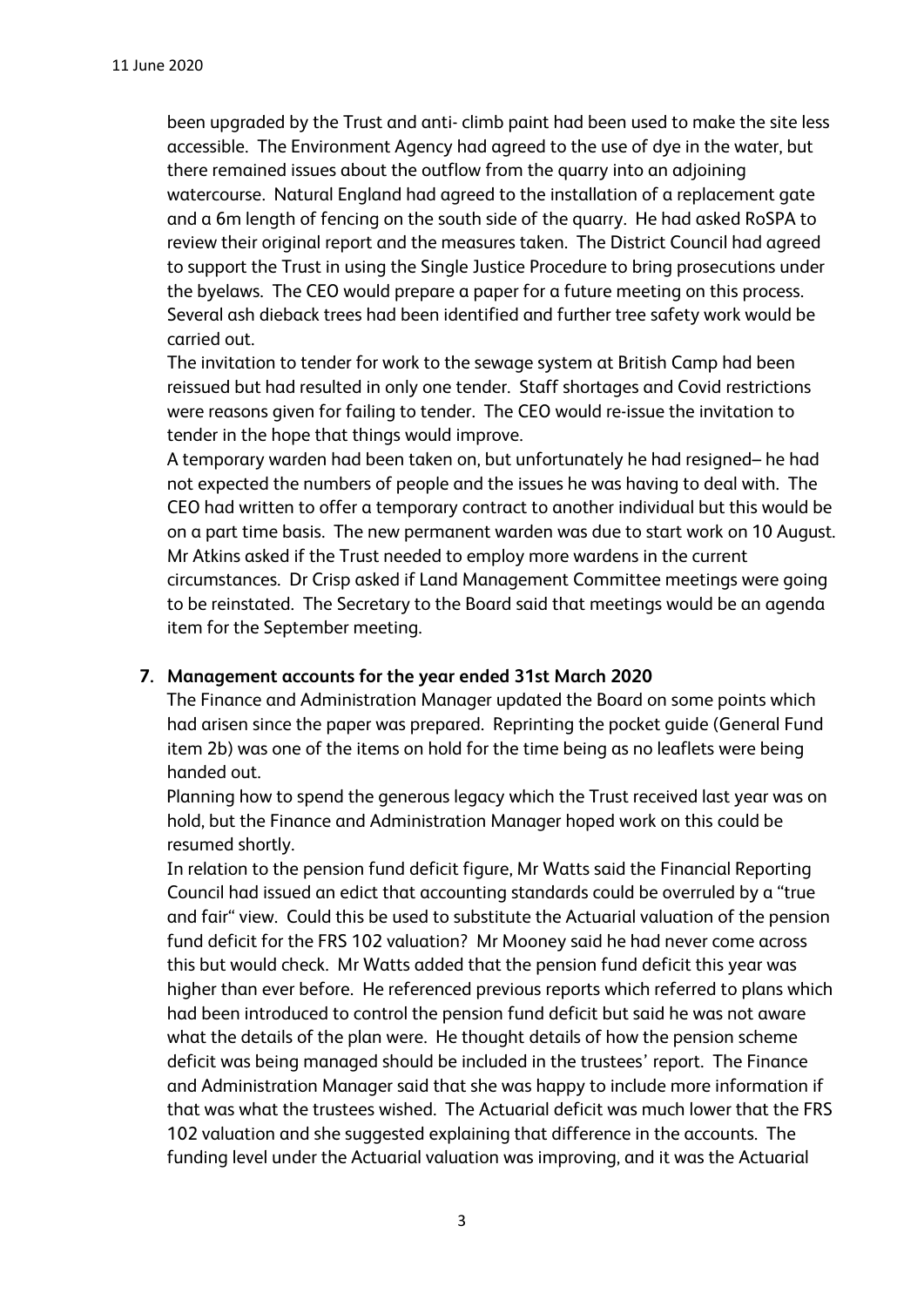valuation which was the basis of the Trust's contributions. Mr Davies suggested referencing the relevant parts of the Business Plan.

## **8. To review the Audit Completion Report**

Mr Mooney went through the report which had been circulated. The audit had run very smoothly and the finance team had done a fantastic job. Bishop Fleming had identified no significant risks and there were no management letter points. The prior year issues had been resolved. Ms Stace congratulated the Finance and Administration Manager and her team on achieving a clear unmodified audit. Mr Watts queried the value of the journals shown in section 5. Mr Moody said in part this was the opening balances transferring across on 1 April – it was an April issue. The Finance and Administration Manager said the Trust had changed ledgers and started using Sage's charity fund functionality which had resulted in a lot of splitting out of transactions. She anticipated the journals would be a lot lower this year. Mr Mooney said he was happy to provide the working if required. Mr Cordey asked that the trustees' appreciation of the finance staff was minuted.

**9. To review the Letter of Representation addressed to Bishop Fleming and authorise the Chair of the Board to sign it**

On the proposal of Mr Cordey, seconded by Mrs Palmer it was **RESOLVED**  unanimously that the Chair of the Board should sign the Letter of Representation to the Auditors on behalf of the Board at the annual meeting of levy payers.

# **10.To approve the wording of the Trustees' Report and deal with any queries on the accounts**

The Finance and Administration Manager explained that a revised draft report had been circulated, together with a number of comments sent in by trustees, and the changes the Officers proposed in response to those comments.

There were comments on various items in the report - numbers refer to the table in Paper D.

D6. Dr Crisp said the Governance changes had been promoted on the basis that they could be achieved through a Charity Commission Scheme, and the consultation document had been so titled. He thought that term should be included. Ms Stace said whether the consultation was titled Charity Commission Scheme or not, the issues which needed addressing and the consultation on them was still valid. She suggested amending the wording to: "A consultation on the changes that might be made through a Charity Commission Scheme…."

D9. Ms Stace said that, contrary to Mr Watts' written comment, making an application for a Countryside Stewardship Scheme for a site as complex as the Trusts was a very considerable achievement and the Conservation Manager should be congratulated on it.

D10. Dr Crisp said the Trust had made no decision on how it would proceed since the Charity Commission had notified the Trust that the DCMS would prefer the changes to be made by private bill.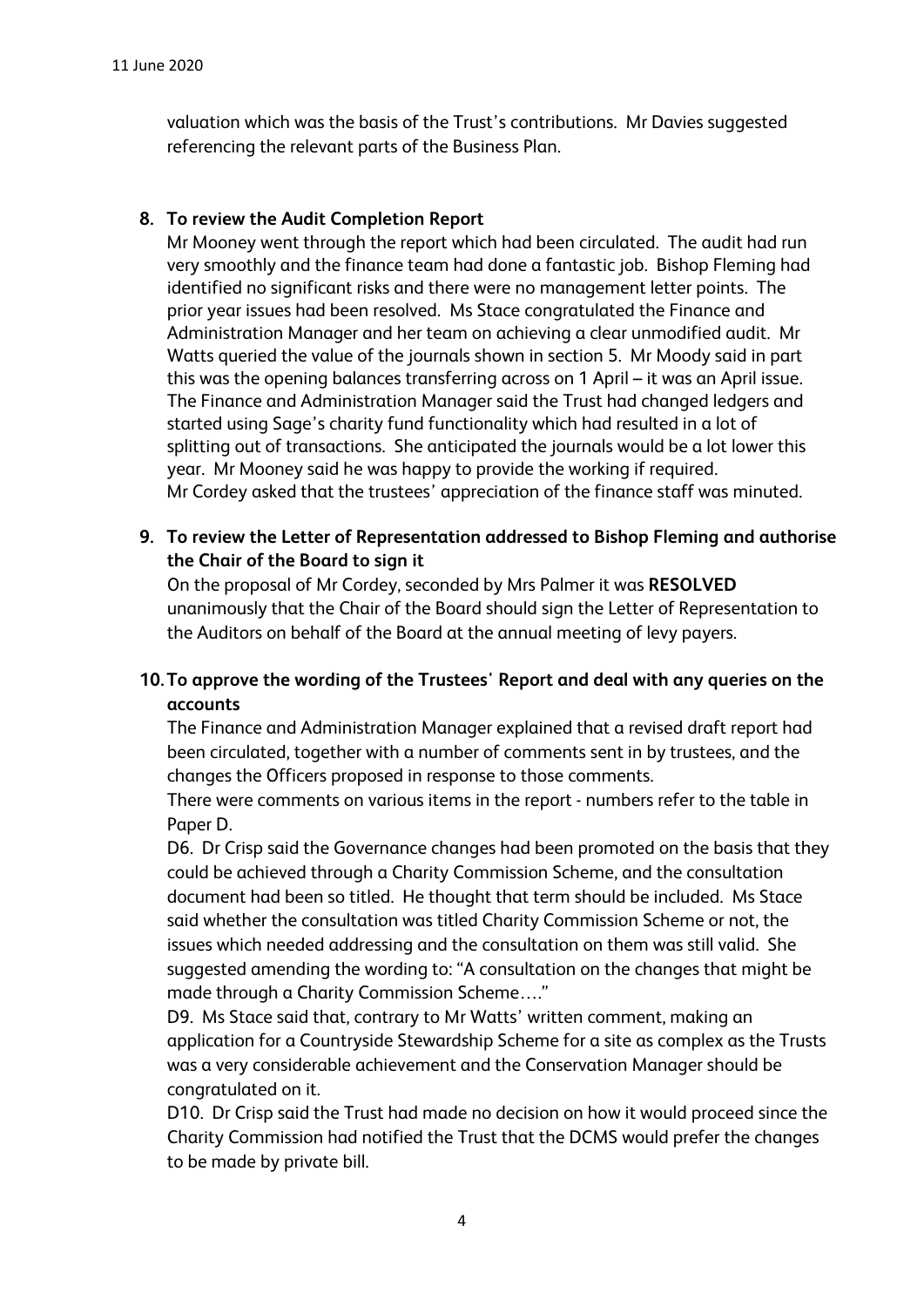D14. Mr Mooney explained that it was necessary to include statements in the trustees' report that related to the impact of Covid-19 post year end. The Secretary to the Board confirmed that the report could be updated at any time before it was approved, in this instance to take in any other impacts of the pandemic which arose prior to that time.

D16. Following Dr Crisp's suggestion, it was proposed that the wording be expanded to include the Board's option to amend committee recommendations. "The Board of trustees considers committee reports and adopts, declines or amends their recommendations…"

D21. Dr Crisp said it was not yet decided to continue work on updating the Acts. It was suggested that the wording "Work on consideration of the consolidation and updating of the Trust's governing Acts …" might satisfy the point.

On the proposal of Mr Bartholomew, seconded by Prof Raine it was **RESOLVED** (with 2 abstentions) to approve the wording of the Trustees' Report circulated with paper D, subject to 3 amendments:

- i. Achievement and Performance, bullet 2 amend to "A public consultation on the changes that might be made through a Charity Commission Scheme was carried out"
- ii. Committees amend to "The Board of trustees considers committee reports and adopts, declines or amends their recommendations…"
- iii. Plans for future periods, last bullet "Work on consideration of the consolidation and updating of the Trust's governing Acts…"

The Chair asked if there were questions on the accounts. Mr Watts asked whether the figure of £18,903 in relation to the public consultation ("Significant financial impacts", final bullet) was external expenditure or included overheads and other expenses incurred internally. The Finance and Administration Manager said that the figure was direct costs (including some staff costs and some admin costs) but there was no general allocation. Mr Watts thought it ought to say "direct costs". The Finance and Administration Manager explained in response to a question that the 4 acres of Trust land at Hollybed Common was not part of the Heritage Assets. This was clearly explained in note 14.

Mr Davies thanked Mr Mooney for attending the meeting and for his work on the Audit.

# **11.Authorising virtual meetings and changes to the protocol**

The Secretary to the Board referred to the paper. The CEO explained that the proposed delegation to the Secretary to the Board to update the protocol was precautionary to cover situations where an unforeseen issue arose and needed to be dealt with prior to the Board being able to consider the matter.

On the proposal of Mr Bartholomew, seconded by Mr Corday it was **RESOLVED** (with 1 vote against and 1 abstention) that the Board

a) agree to hold virtual Board meeting by video/telephone conference until such time as face to face meetings could safely be resumed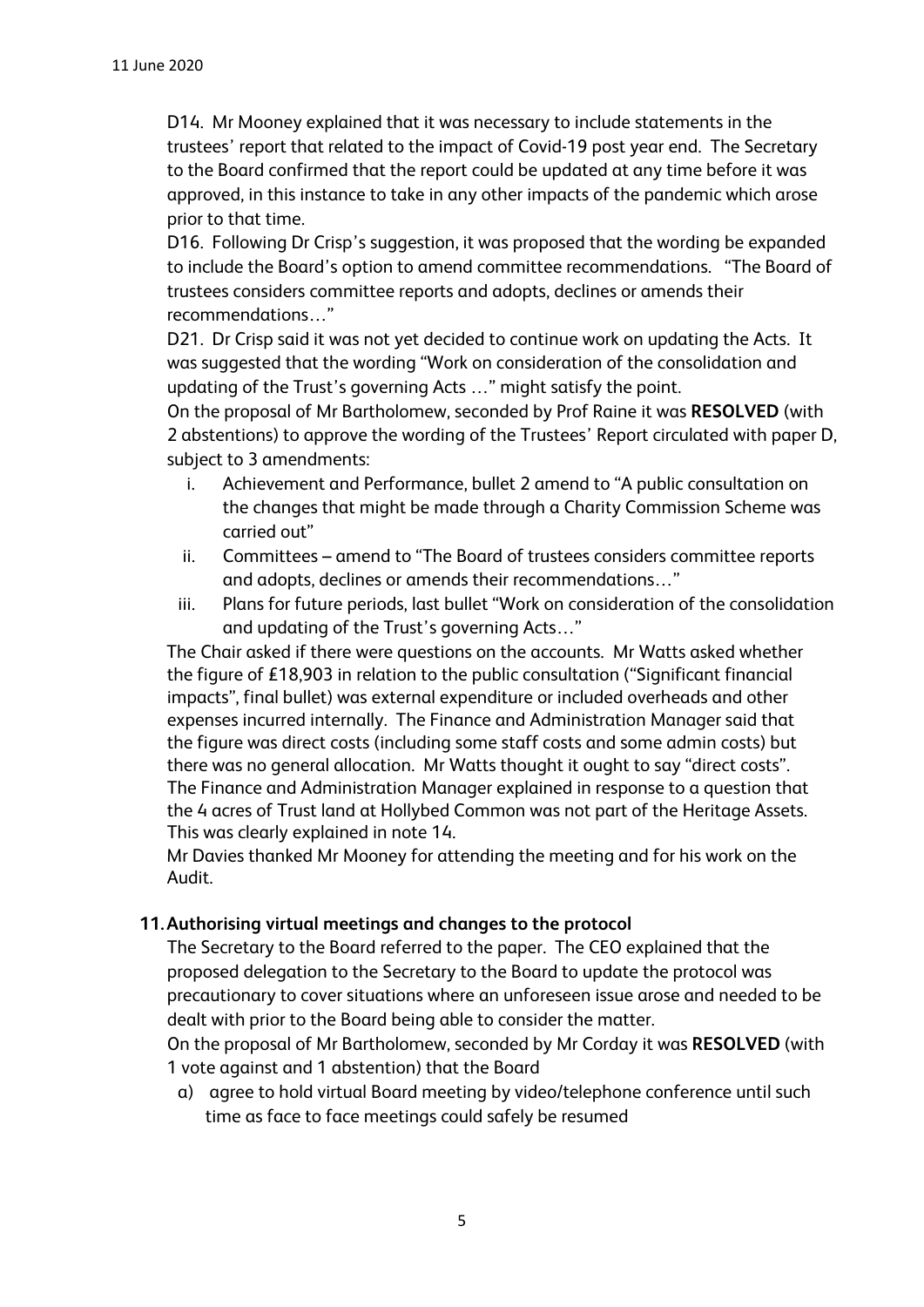b) gave delegated authority to the Secretary to the Board to keep the protocol agreed at the meeting on 11 June 2020 under review and update it in the light of any unforeseen issues that arose.

## **12.Approve arrangements for levy payers' meeting**

The Secretary to the Board referred to the paper and confirmed that even if the Board wished to hold face to face meetings, neither Malvern College not the District Council were hiring their rooms to outside bodies at present, so it was not a realistic option at present.

On the proposal of Mr Fowler, seconded by Dr Braim it was **RESOLVED** unanimously to hold the Annual Meeting of Levy Payers as an online meeting before the Board meeting on 10 September 2020.

## **13.Financial Update**

The Finance and Administration Manager updated the Board on the position since the paper was prepared. A report received from Brewin Dolphin confirmed that the value of the Trust's investment portfolios had increased by 10% since the start of the financial year. The July car park meter takings were £55,000 gross, £45,800 net of VAT. The budget for July's car park takings was £15,500. This gave a measure of the number of visitors to the Hills. This had more than made up the loss from closing the car parks in March. However she proposed keeping in place the cost savings which had been instigated (set out in the paper) as it was difficult to predict what might happen later in the year. The front desk had been reopened for 4 mornings a week for pass sales. This had proved popular, and to date 4,500 passes had been sold for the current year. Most applications were still by E-mail.

Total CEO's delegated expenditure to date was £3,589.

The Finance and Administration Manager was carrying out a review of the deposit accounts held by the Trust.

The CEO confirmed that the British Camp car park machine now required purchasers to input part of their registration number, as many tickets were being passed on. The other machines would also be changed over shortly. Payments by card had advantages (although the commission charge was higher) but there had been some occasions when the card payment system had ceased to work on all machines. If this recurred the Trust would need to swap back to offering a cash alternative. He had asked Inaparc to go back to the transaction provider to find out where the fault lay.

#### **14.Urgent Business**

There was none.

#### **15.Next meeting**

Annual Meeting of Levy Payers and Ordinary Board Meeting 10 September 2020 7pm

#### **The meeting closed at 9.15 pm**